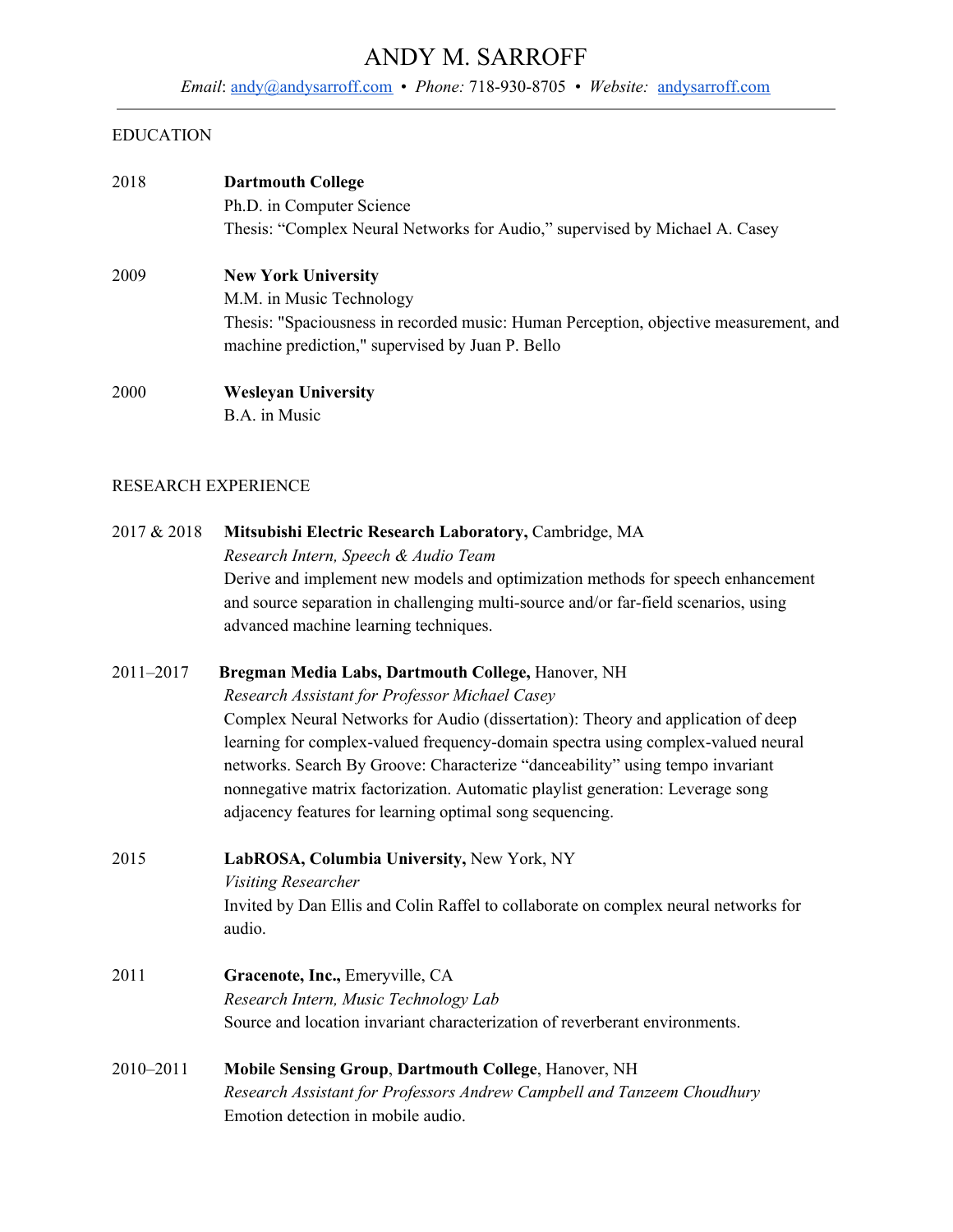| 2010        | <b>Sound and Music Computing Lab, National University of Singapore, Singapore</b><br>Research Assistant for Professor Ye Wang                                         |
|-------------|-----------------------------------------------------------------------------------------------------------------------------------------------------------------------|
|             | Music tag recommendation.                                                                                                                                             |
| 2010        | Sourcetone, LLC, New York, NY                                                                                                                                         |
|             | Music Analysis, Classification Research, and Product Development                                                                                                      |
|             | Music emotion recognition.                                                                                                                                            |
| 2007-2009   | Music and Audio Research Laboratory, New York University, New York, NY                                                                                                |
|             | Research Assistant for Professor Juan Bello                                                                                                                           |
|             | Machine learning and perceived spaciousness of stereophonic recordings.                                                                                               |
| 2008        | Sennheiser Electronic Corporation, R&D USA, Palo Alto, CA                                                                                                             |
|             | <b>Audio DSP Engineer Intern</b>                                                                                                                                      |
|             | Development and implementation of a methodology for the objective evaluation of a new<br>microphone.                                                                  |
| 2007 & 2008 | AuSIM, Inc., Palo Alto, CA                                                                                                                                            |
|             | Engineer Intern                                                                                                                                                       |
|             | Development, calibration, and testing for "Vectsonic" system for NASA Langley<br>Research Laboratory, "3DVx" wearable system, and other audio and acoustics products. |
|             |                                                                                                                                                                       |

#### PUBLICATIONS

**Sarroff, A. M.**, Shepardson, V., & Casey, M. A. (2015). Learning representations using complex-valued nets. (arXiv)

**Sarroff, A. M.**, & Casey, M. (2014). Musical audio synthesis using autoencoding neural nets. In *Joint 40th International Computer Music Conference (ICMC) and 11th Sound & Music Computing conference (SMC)*.

**Sarroff, A. M.**, & Casey, M. (2013). Groove kernels as rhythmic-acoustic motif descriptors. In *Proceedings of the 14th International Society for Music Information Retrieval Conference (ISMIR)* (p. 299–304).

**Sarroff, A. M.**, Hermans, & Bratus. (2013). SOS: Sonify your operating system. In *Proceedings of the 10th International Symposium on Computer Music Multidisciplinary Research* (pp. 726–733).

**Sarroff, A. M.**, & Casey, M. (2012). Modeling and predicting song adjacencies in commercial albums. In *Proceedings of the 9th Sound and Music Computing Conference* (p. 364–371).

**Sarroff, A. M.**, & Bello, J. P. (2011). Toward a computational model of perceived spaciousness in recorded music. *Journal of the Audio Engineering Society*, *59*, 498–513.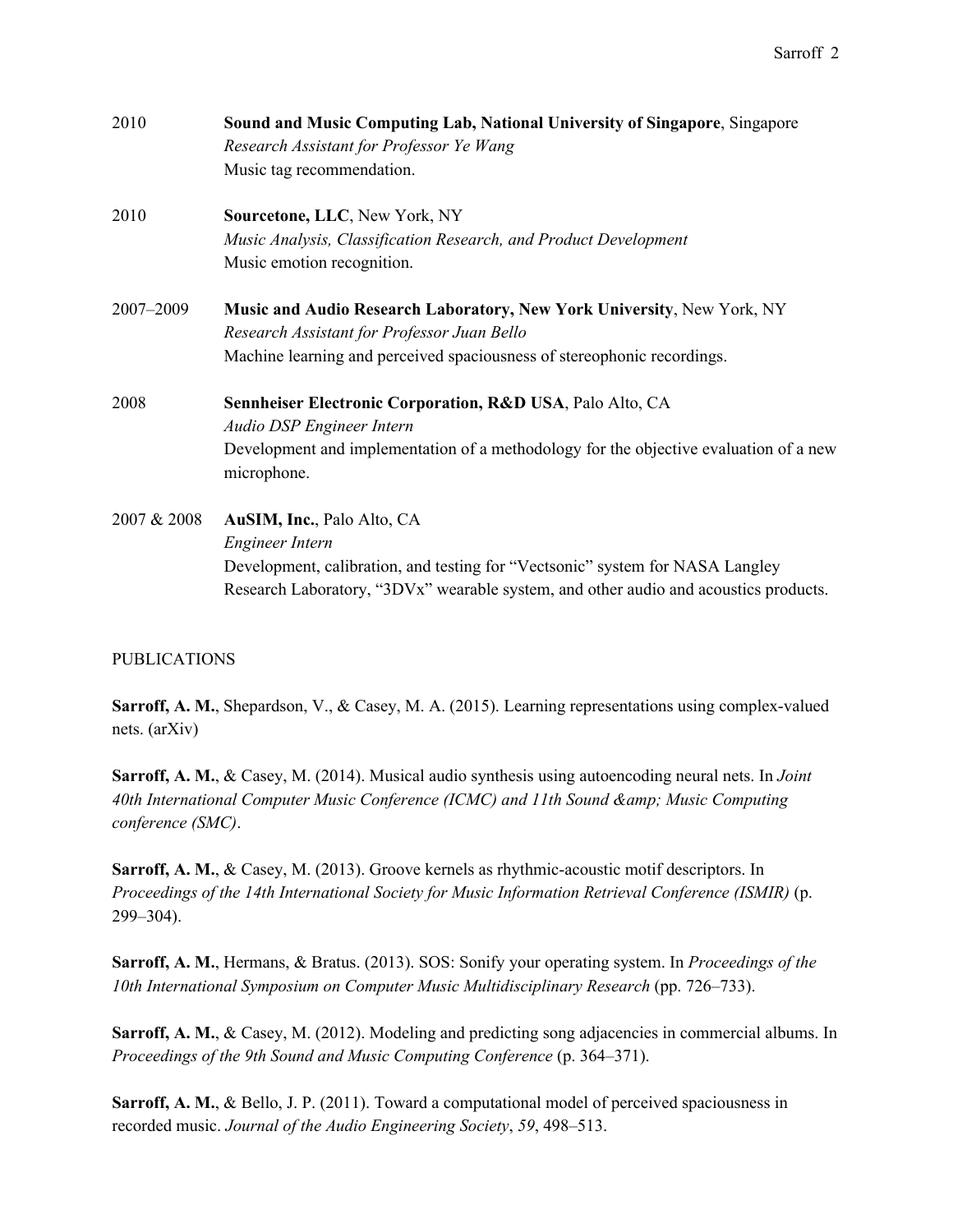Miluzzo, E., Papandrea, M., Lane, N. D., **Sarroff, A. M.**, Giordano, S., & Campbell, A. T. (2011). Tapping into the vibe of the city using VibN, a continuous sensing application for smartphones. In *Proceedings of 1st international symposium on From digital footprints to social and community intelligence—SCI '11*. ACM Press.

Zhao, Z., Wang, X., Xiang, Q., **Sarroff, A. M.**, Li, Z., & Wang, Y. (2010). Large-scale music tag recommendation with explicit multiple attributes. In *Proceedings of the international conference on Multimedia—MM '10*. ACM Press.

**Sarroff, A. M.**, & Bello, J. P. (2009). Predicting the perceived spaciousness of stereophonic music recordings. In *Proceedings of the 6th Sound and Music Computing Conference*.

**Sarroff, A. M.**, & Bello, J. P. (2008). Measurements of spaciousness for stereophonic music. In *Audio Engineering Society Convention 125*.

#### SELECTED TALKS AND PRESENTATIONS

| 2018 | "Complex Neural Networks for Audio," Audio Laboratories Erlangen, Germany       |
|------|---------------------------------------------------------------------------------|
| 2017 | "Azimuthal source localization in binaural audio using neural nets with complex |
|      | weights," Speech and Audio in the Northeast (SANE), New York, NY                |
| 2015 | "Framework for Deep and Temporal Complex-Valued Networks," Speech and Audio     |
|      | in the Northeast (SANE), New York, NY                                           |
| 2009 | "Subjective Evaluation of Spatial Impression in Reproduced Stereophonic Music," |
|      | Dean's Graduate Student Research Colloquium, NYU, New York, NY                  |

#### **TEACHING**

| 2014-2017 | <b>Department of Computer Science, Dartmouth College</b>                           |  |
|-----------|------------------------------------------------------------------------------------|--|
|           | <b>Teaching Assistant</b>                                                          |  |
|           | Coursed included Deep Learning; Machine Learning and Statistical Data Analysis;    |  |
|           | Software Design and Implementation; Programming for Interactive Audio-Visual Arts; |  |
|           | Introduction to Programming and Computation.                                       |  |
| 2010      | Department of Computer Science, National University of Singapore                   |  |
|           | <b>Teaching Assistant</b>                                                          |  |
|           | Designed seminar sessions and lectured for course on Sound and Music Computing     |  |
| 2008-2009 | <b>Department of Music Technology, New York University</b>                         |  |
|           | Trained students in Matlab programming; digital signal theory and processing;      |  |
|           | and Music Information Retrieval.                                                   |  |